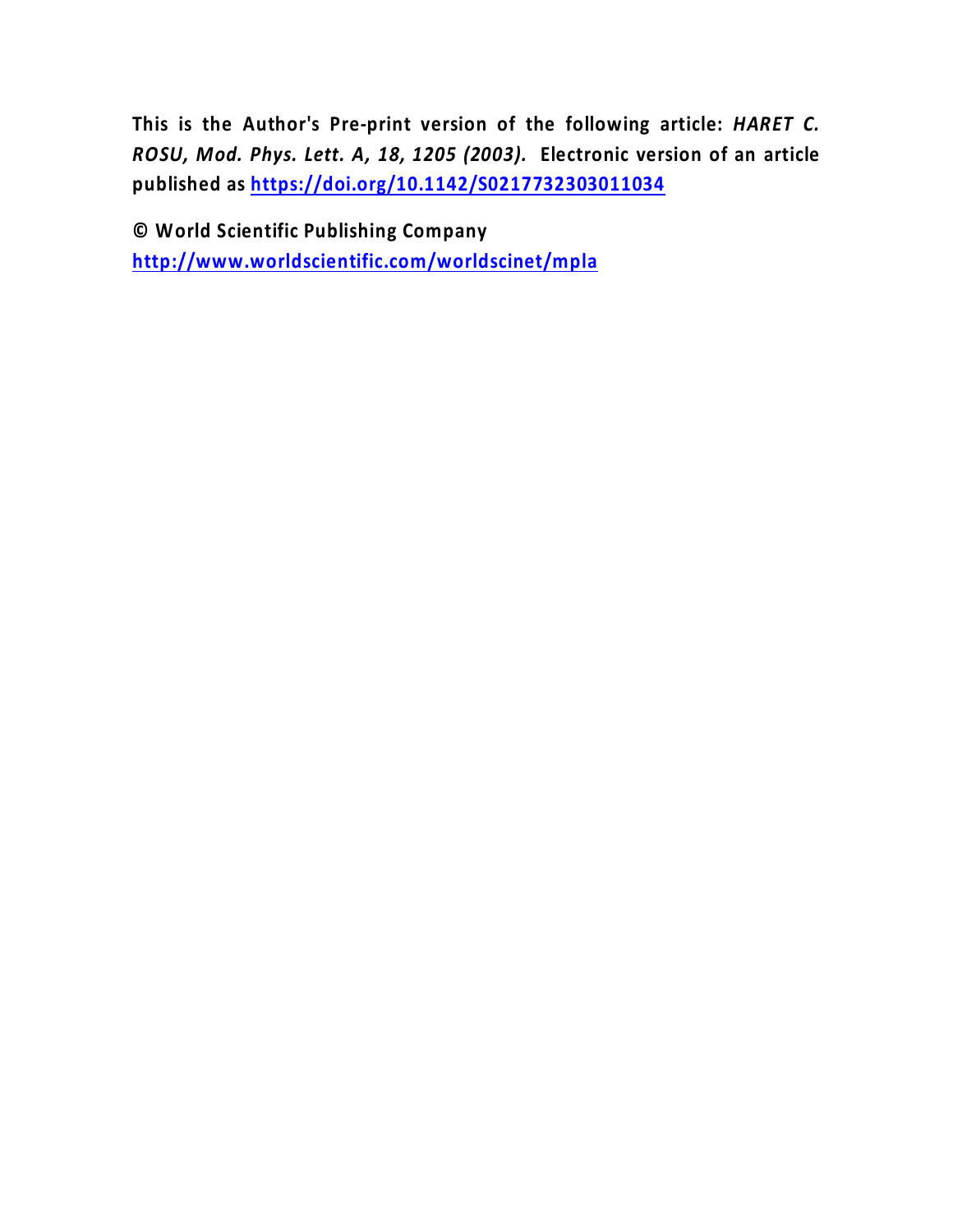#### QUANTUM HAMILTONIANS AND PRIME NUMBERS

#### HARET C. ROSU hcr@ipicyt.edu.mx Applied Mathematics, IPICyT, Apdo Postal 3-74 Tangamanga, 78231 San Luis Potosi, Mexico

A short review of Schrödinger hamiltonians for which the spectral problem has been related in the literature to the distribution of the prime numbers is presented here. We notice a possible connection between prime numbers and centrifugal inversions in black holes and suggest that this remarkable link could be directly studied within trapped Bose-Einstein condensates. In addition, when referring to the factorizing operators of Pitkanen and Castro and collaborators, we perform a mathematical extension allowing a more standard supersymmetric approach.

PACS number(s): 98.80.Hw, 11.30.Pb

#### 1. Introduction

The problem of the nontrivial zeros of Riemann's zeta function, i.e., whether they all lie on the line  $z = \frac{1}{2} + it$  in the complex plane or not, is a famous unsolved mathematical problem in which physics, especially quantum mechanics and chaos theory, could have a substantial and rewarding contribution in view of its direct connection with the distribution of prime numbers.<sup>1</sup> The phase of Riemann's zeta function could be considered the main mathematical object able to trace this important arithmetic distribution.

In this work, my first goal is to provide a short survey of the hamiltonians that so far have been proposed to give hints for a spectral solution (also known as the Hilbert-Polya conjecture) of the location of the zeta zeros on the critical line. Along the review the reader can encounter several relevant novel implications in this highly interesting topic, especially in sections 2 and 4. Since the logderivative of the phase shift of the Coulomb repulsive potential with reversed centrifugal barrier is a function that approximates very well the Riemann phase for the negative orbital number  $l = -1/4$  and because centrifugal inversions have been conjectured in black holes a promising connection between prime numbers and black hole solutions in general relativity is suggested. Moreover, this could be under direct experimental investigation in the not quite far future if sonic black hole configurations could be produced in trapped Bose-Einstein condensates. In addition, when addressing the factorizing operators of Pitkanen and Castro and collaborators, a simple mathematical extension of their work is dealt that brings their approach closer to the standard supersymmetric methods of quantum mechanics.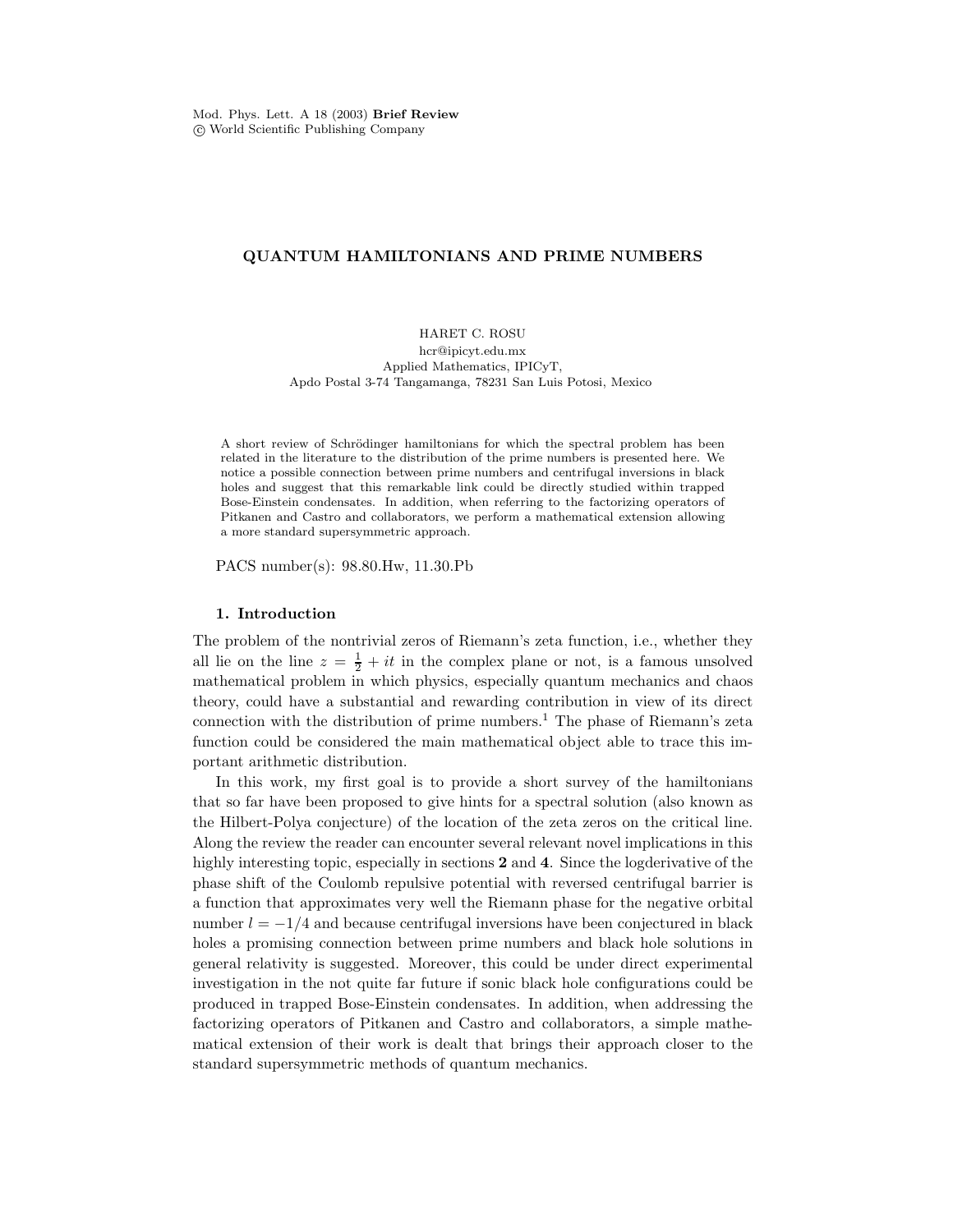## 2. Bhaduri, Khare, Low  $(1995)^2$

BKL showed that the density of zeros of Riemann's  $\zeta$  function is determined by its phase  $\theta(t)$ 

$$
\exp[2i\theta(t)] = \exp(-it\ln\pi)R_{\Gamma}(t) , \quad R_{\Gamma}(t) = \frac{\Gamma\left(\frac{1}{4} + \frac{it}{2}\right)}{\Gamma\left(\frac{1}{4} - \frac{it}{2}\right)} , \qquad (1)
$$

where the convention  $\theta(0) = \pi$  has been introduced. Although this phase is smooth, i.e., it does not include the jumps by  $\pi$  due to the zeros of the modulus of  $\zeta$ , it counts well the zeros on the critical line. It can also be expressed as the logderivative of the  $l = -\frac{1}{4}$  phase shift  $\left(\arg\Gamma\left(\frac{3}{4} + \frac{it}{2}\right)\right)$  with respect to the distorted Coulomb wave of the repulsive Coulomb potential

$$
H_{bkl} = \frac{d^2}{dy^2} - \frac{l(l+1)}{y^2} - \frac{\epsilon}{y} + k^2 \,,\tag{2}
$$

where  $l = -\frac{1}{4}$ ,  $\epsilon = -\frac{mE}{2\hbar^2}$ , and  $k = \frac{m\omega}{2\hbar}$ .

The potential in Eq. (2) is also equivalent to an inverted harmonic half-oscillator. Of course, such a negative fractional phase shift does not look physical at first glance as it points to an attractive centrifugal barrier (i.e., well) but this is precisely the case for its application to prime numbers. Even more, I hail this as a very appealing feature because of a paper of Cirone  $et\ al,^3$  where the  $-1/4$  correction is called the quantum anti-centrifugal force being a metric effect related to the radial derivatives in the Laplacian. Furthermore it is well established that a 'centrifugal force reversal' occurs for  $r < 3m$  in a Schwarzschild spacetime.<sup>4</sup> The connection between prime numbers and black holes is of course a distinguished one and of much transcendence.

It is not hopeless to succeed in touching experimentally the promising connections alluded above. Especially suitable is the BEC physics. According to Garay, sonic black holes could be created in BECs trapped by means of sufficiently tight ring-shaped external potentials produced with state-of-the-art or planned technology.<sup>5</sup> In this case, the sonic black holes are stationary solutions of the Gross-Pitaevskii nonlinear equation displaying a boundary from which only a tiny thermal quantum sound radiation can escape. Of course, a detailed study of the instablility of these sonic horizons is needed as recently emphasized by Leonhardt and collaborators.<sup>6</sup>

But most promising, in 2001, Ott et  $al$ <sup>7</sup>, reported the production of a BE condensate in a microstructured magnetic surface trap. This is remarkable because the booming realm of surface-patterning technological processes opens up for the beautiful physical phase-shift approach to prime numbers. Thus, by means of microfabricated electrical circuits, precision measurement of scattering properties becomes feasible and interferometric measurements should allow soon a direct access of the phase shifts that was never available in the past.<sup>8</sup>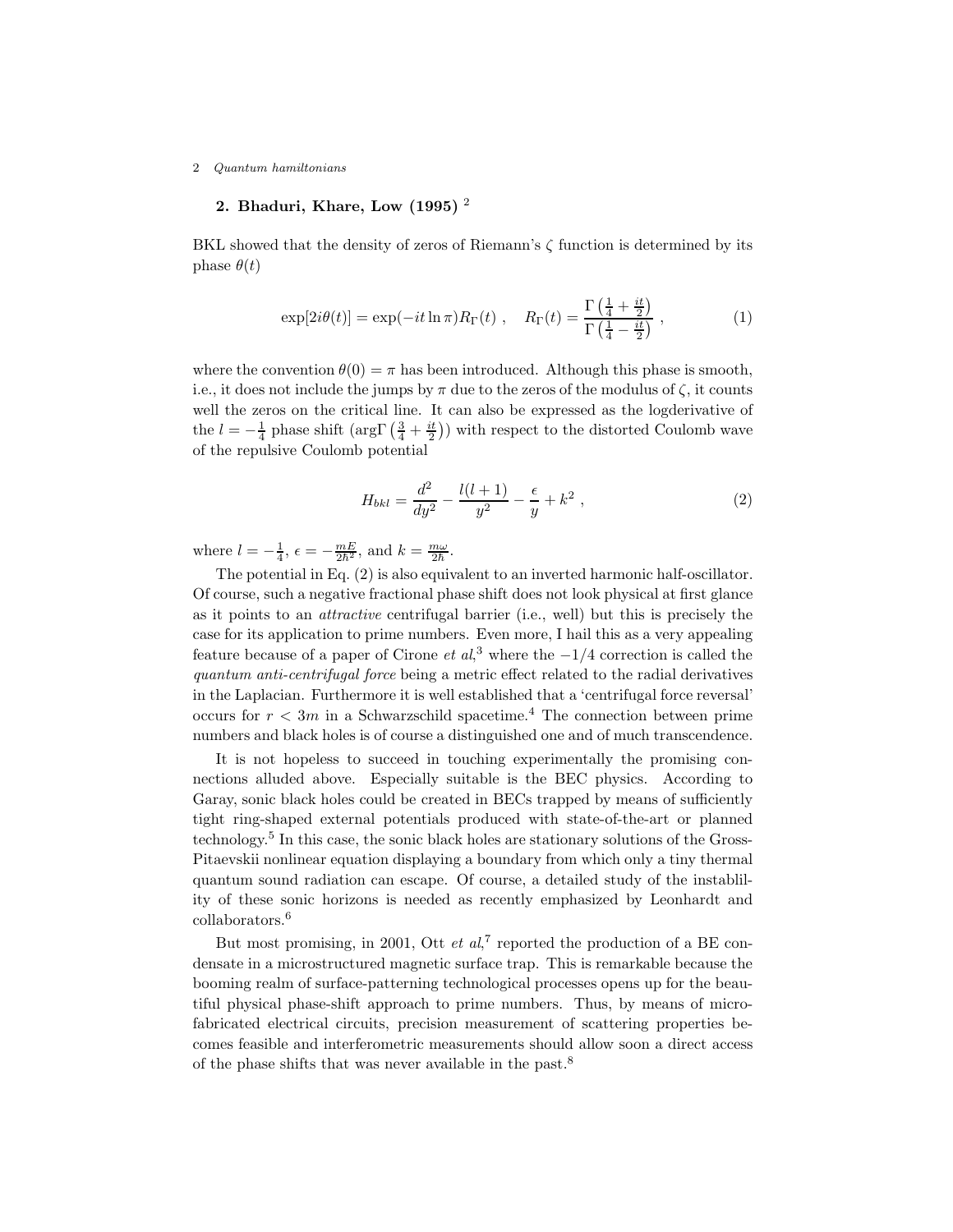

Fig. 1 The BKL Coulomb potential with  $-1/4$  centrifugal correction and the other parameters scaled to unity.

#### 3. Berry and Keating  $(1999)^9$

This is in the class of Berry and Keating contributions, who were stimulated by ideas and remarks of Connes. According to Berry and Keating, the hamiltonian

$$
H_{bk} = -i\hbar \left( x\partial_x + \frac{1}{2} \right) \tag{3}
$$

is the simplest hermitian operator connected to Riemann's  $\zeta$ , though it is only a canonically rotated form of the upturned harmonic oscillator  $p^2 - x^2$ . The simplicity results from avoiding the complications of the parabolic cylinder eigenfunctions. The linear independent wave functions in the  $x$  representation are of the type

$$
\psi_{\pm}(x;E) = \frac{A\theta(\pm x)}{|x|^{1/2 - iE/\hbar}},
$$
\n(4)

where  $\theta$  is the Heaviside step function. One can also write them in terms of the smoothed counting function of the Riemann zeros

$$
\psi_{\pm}(x;E) = \frac{\exp[-i\pi(N_{sm}(E) - 1]}{|x|^{1/2 - iE/\hbar}} , \qquad (5)
$$

where Berry and Keating define  $N_{\rm sm}(E) = \theta_R(E)/\pi + 1$ , and

$$
\theta_R(E) = -\frac{E}{2}\log \pi + Im \log \Gamma\left(\frac{1}{4} + \frac{1}{2}iE\right) \tag{6}
$$

In addition, Aneva,<sup>10</sup> considered chaos quantization conditions for  $H_{bk}$  and their geometrical (group) interpretation in an effort to get a discrete spectrum for  $H_{bk}$ .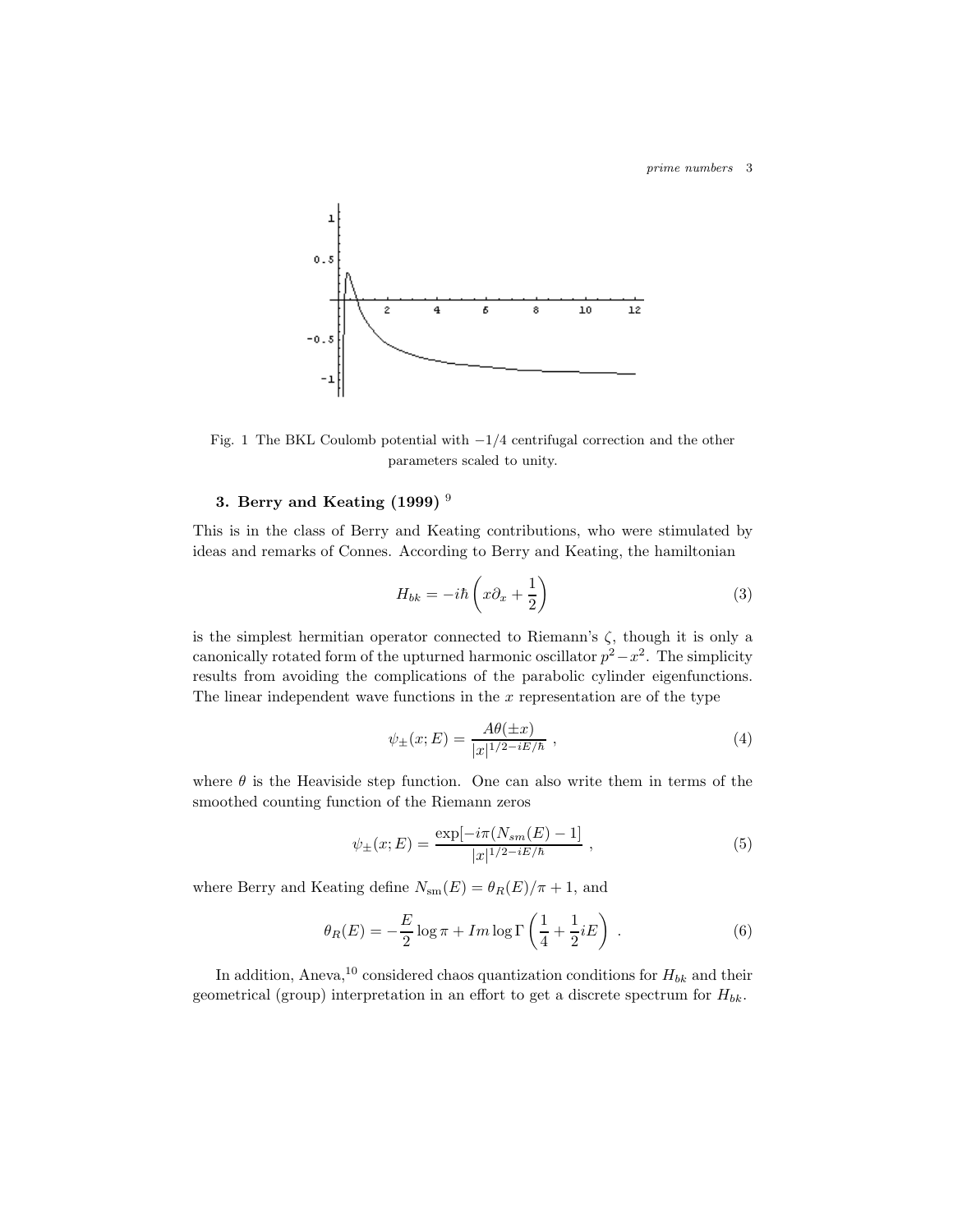## 4. Castro et al  $(2001, 2002)$ <sup>11</sup>

Castro and collaborators, based on works of Pitkanen, $^{12}$  introduced the simple and appealing nonrelativistic supersymmetric quantum mechanical (SUSYQM) schemes for the Riemann zeros problem. They also elaborated on p-adic oscillators for the same problem. Their first order "ladder" operators are

$$
D_1 = -\frac{d}{d\ln t} + \frac{dV(t)}{d\ln t} + k_c \quad \text{and} \quad D_2 = \frac{d}{d\ln t} + \frac{dV(1/t)}{d\ln t} + k_c \,, \tag{7}
$$

where  $k_c$  is a constant parameter and  $V(t)$  is given by the logarithm of the Gauss-Jacobi theta series  $G(t^l)$ ,  $e^{2V(t)} = G(t^l)$ ,  $l = \text{const}$ 

$$
G(t^l) = \sum_{n = -\infty}^{\infty} e^{-\pi n^2 t^l}
$$
 (8)

and  $V(1/t) \neq V(t)$ . The resulting pair of susy partner hamiltonians have the same real spectrum  $s(1-s)$  on both the real line (trivial zeros) and Riemann's critical line (nontrivial zeros). The 'coherent' eigenfunctions are written  $\Psi_s(t)$  and  $\Psi_s(1/t)$ , respectively, where

$$
\Psi_s(t) = t^z \left[ \frac{\exp(-t)}{1 - \exp(-t)} \right]^{\frac{1}{2}}.
$$
\n(9)

The Mellin transform of the Gauss-Jacobi theta series is the zeta function  $\zeta(s)$  and the inner product of two eigenfunctions, say  $\Psi_{s1}$  and  $\Psi_{s2}$ , can be written in terms of  $\zeta(a(s_1^* + s_2) + b - \frac{a}{2})$ , where a and b can be expressed in terms of  $k_1$ ,  $k_2$  and l. The zeta zeros are in one-to-one correspondence with the 'orthogonality' conditions.

Here I will show that there is a standard way of doing SUSYQM for this important case. Using a relationship of Gauss that was mentioned by Castro

$$
G(1/x) = x^{1/2} G(x) , \t\t(10)
$$

one can write the above ladder operators in the form

$$
D_1 = -\frac{d}{d\ln t} + \frac{dV(t)}{d\ln t} + k_1 \quad \text{and} \quad D_2 = \frac{d}{d\ln t} + \frac{dV(t)}{d\ln t} + k_2 \,, \tag{11}
$$

where  $k_2 = k_1 + \frac{l}{4}$ .

This leads to

$$
H_A \Psi_A = D_2 D_1 \Psi_A = \left[ -d_t^2 + (k_1 - k_2)d_t + d_t V + V^2 + (k_1 + k_2)V + k_1k_2 \right] \Psi_A \tag{12}
$$

and

$$
H_B \Psi_B = D_1 D_2 \Psi_B = [-d_t^2 + (k_1 - k_2)d_t - d_t V + V^2 + (k_1 + k_2)V + k_1k_2]\Psi_B ,
$$
 (13)  
where  $d_t = \frac{d}{d \ln t}$  and  $V = \frac{1}{2} \ln G(t^l)$ .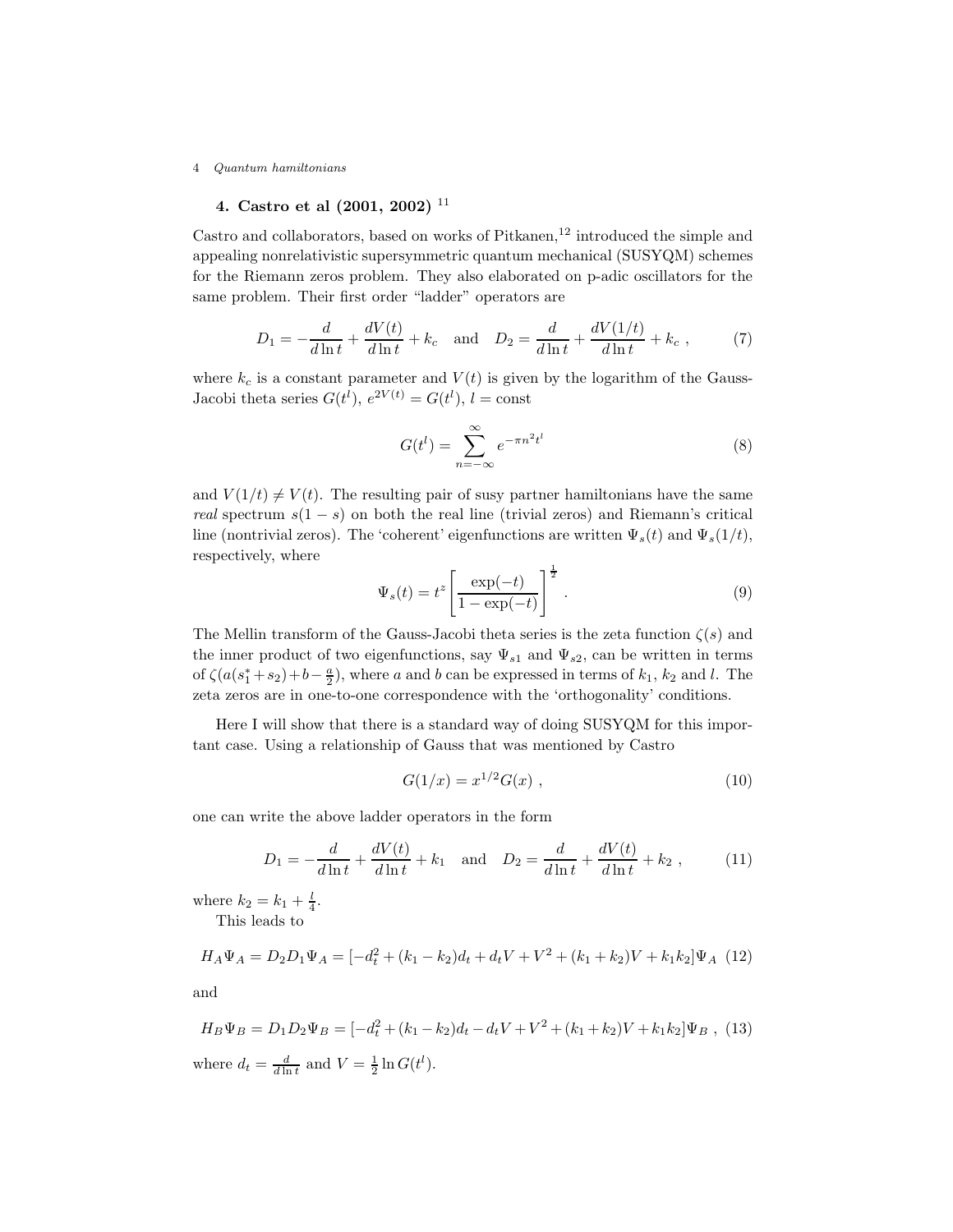Using now the gauge transformation  $\Psi_{A,B} = \psi_{A,B} t^{l/4}$  one can eliminate the first derivative  $d_t$  and get the Schroedinger equations

$$
d_t^2 \psi_{A,B} + S_{A,B} \psi_{A,B} = \lambda_{k_1,k_2} \psi_{A,B} , \qquad (14)
$$

where  $\lambda_{k_1,k_2} = \left(\frac{k_1-k_2}{2}\right)^2 - k_1k_2$  plays the role of eigenvalue and  $S_{A,B}$  are in the position of Schroedinger susy partner potentials

$$
S_{A,B} = \pm d_t V + V^2 + (k_1 + k_2)V \tag{15}
$$

#### 5. Chadan and Musette  $(1993)$ <sup>13</sup>

These authors used

$$
H_{cm} = -\frac{d^2}{dx^2} - \frac{\left[l(l+1) - f_{cm}(x; g, \alpha, \beta)\right]}{x^2}, \qquad (16)
$$

where the centrifugal correction of Chadan and Musette is

$$
F_{cm} = \frac{f_{cm}(x; g, \alpha, \beta)}{x^2} = \frac{\frac{g}{L^2(x)} - \frac{\alpha}{L(x)} - \frac{\beta}{L(x)LL(x)}}{x^2} \tag{17}
$$

In Eq. (17)  $L = \log(1/x)$ ,  $LL = \log \log(1/x)$ ,  $l = 1$ ,  $\alpha = -27/4$ ,  $\beta = -3/2$  and g is a coupling constant.

Chadan and Musette proposed the above rather complicated singular potential in a closed interval  $[0,R]$  and Dirichlet boundary conditions at both ends. They gave arguments that the spectrum in the coupling constant  $g = \frac{1}{4} + \frac{t^2}{4}$  $\frac{t^2}{4}$  (*t* is the imaginary part on the critical line), which is real and discrete, with  $g_n > 1/4$ , coincides approximately with the nontrivial Riemann zeros when  $R = e^{-4\pi/3}$ .

We note that this is a so-called Sturmian quantum problem, i.e., a quantization problem in the coupling constant of the potential. A very detailed analysis of this singular hamiltonian and a generalization thereof from the point of view of inverse scattering and s-wave Jost functions has been performed in the important work of Khuri.<sup>14</sup>



Fig. 2 The centrifugal correction  $F_{cm}$  of Chadan and Musette for  $R \leq 0.015$  and  $g \leq 50$ .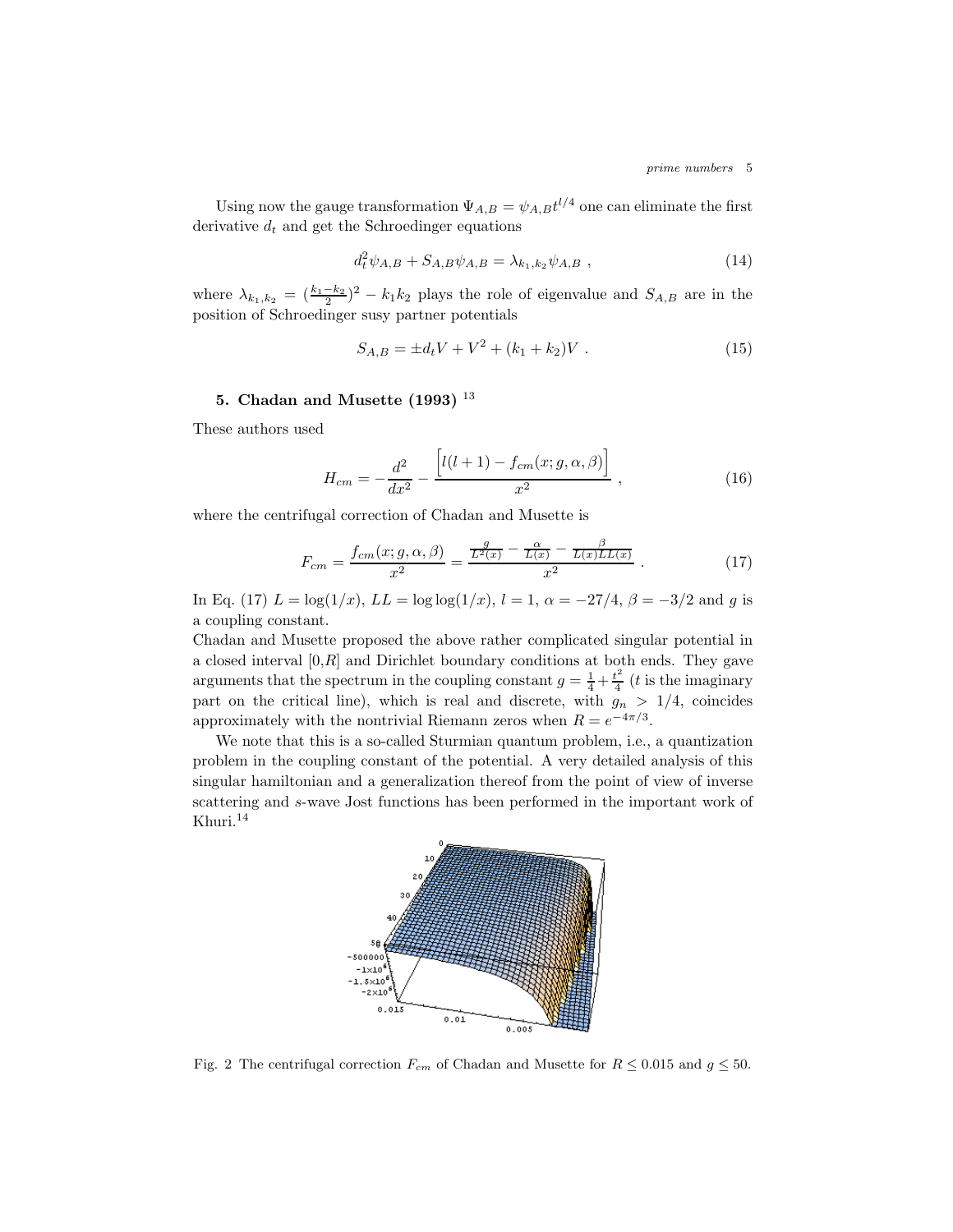# 6. Joffily (2003): zeros of s-wave Jost functions  $^{15}$

The first to relate the nontrivial zeta zeros to the complex poles of a scattering matrix were Pavlov and Fadeev,  $^{16}$  for the case of a particle on a surface of negative curvature.

Joffily, on the other hand, suggested a 'potential scattering' Hilbert-Polya conjecture. He argued that the zeros of Riemann's zeta function could be put in one-to-one correspondence with the zeros of the s-wave Jost function for cutoffed potentials in the complex momenta plane. Joffily considered the s-wave Jost function  $f_+(\gamma)$  in the dimensionless argument  $\gamma = kR$  (R is the cutoff of the potential) and the transformation

$$
z = -i\frac{\gamma}{2Im\gamma} \tag{18}
$$

by which the lower half of complex  $\gamma$ -plane is mapped onto the critical zeta line.

## 7. The fractal potential of Wu and Sprung  $(1993)$ <sup>17</sup>

Wu and Sprung obtained a local potential given by an Abel integral equation based on the smooth number of Riemann zeros below  $E, N(E) = \frac{E}{2\pi} \ln \frac{E}{2\pi e} + \frac{7}{8}$ , considered as the semiclassical WKB density of states below  $E$  of a potential. Their potential  $y(x) = \frac{V}{V_0}$  scaled with respect to  $V(0) = V_0$  (Wu and Sprung chose  $V_0 = 3.10073\pi$ ) is given by

$$
x = \frac{\sqrt{V_0}}{\pi} \left[ \sqrt{y - 1} \ln \frac{V_0}{2\pi e^2} + \sqrt{y} \ln \frac{\sqrt{y} + \sqrt{y - 1}}{\sqrt{y} - \sqrt{y - 1}} \right].
$$
 (19)

As a function of the fitted Riemann zeros,  $y(x; N)$  shows fluctuations with respect to the smooth potential  $y(x)$  and therefore  $y(x; N)$  is a fractal curve. Using a boxcounting-method analysis, Wu and Sprung obtained the result that the first 500 Riemann nontrivial zeros can be fitted with the fractal potential  $y(x; 500)$  of fractal dimension 1.5.

#### 8. Okubo's two-dimensional potential  $(1998)$ <sup>18</sup>

Okubo introduced

$$
H_{\text{ok}}(x, y; \beta_{\text{ok}}) = \frac{\partial^2}{\partial x \partial y} + i\beta_{\text{ok}} y \frac{\partial}{\partial y} + i(1 - \beta_{\text{ok}}) x \frac{\partial}{\partial x} + \frac{i}{2} , \qquad (20)
$$

where  $\beta_{\rm ok}$  is a real parameter. He gave arguments that this two-dimensional Lorentz-invariant Hamiltonian may be relevant to the RH. Some eigenfunctions of his two-dimensional Hamiltonian corresponding to infinite-dimensional representation of the Lorentz group have many interesting properties. Especially, a relationship exists between the zero zeta function condition (ZZFC) that should be satisfied by any nontrivial zeta zero

$$
\int_0^\infty d\tau \, \frac{\tau^{z-1}}{1 + \exp \tau} = 0 \;, \tag{21}
$$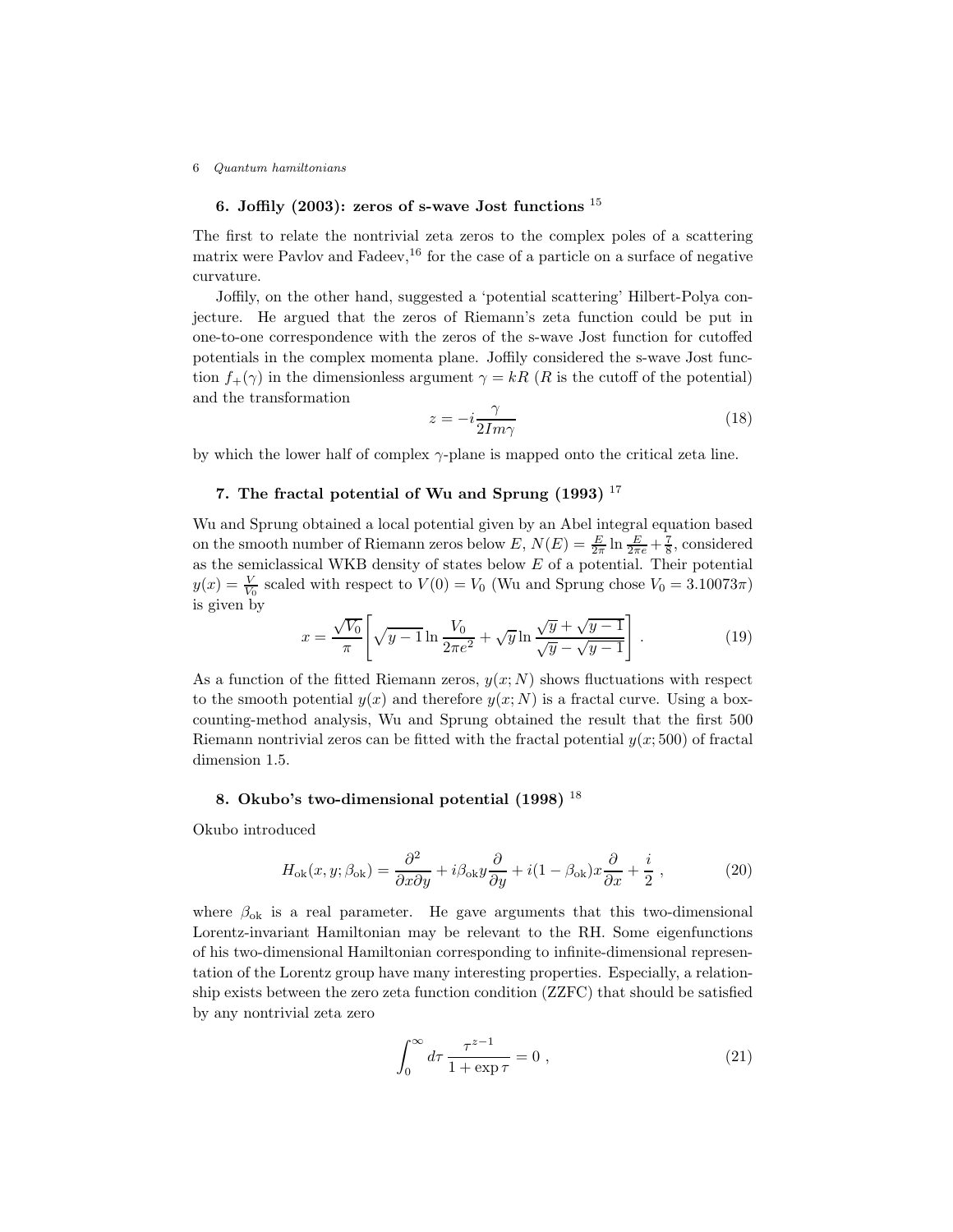for  $Re z \in (0, 1)$  and the absence of trivial representations in the wave function. The eigenfunctions of  $H_{\text{ok}}\phi = \lambda\phi$  with  $z = \frac{1}{2} + i\lambda$  are of the form

$$
\phi(x,y) = \int_0^\infty d\tau \,\tau^{z-1} \exp(ix\tau^{1-\beta_{\text{ok}}}) g(\tau + y\tau^{\beta_{\text{ok}}}) ,\qquad (22)
$$

where g is an arbitrary function which vanishes as its argument goes to  $\infty$ . The choice

$$
g_0(\tau + \bar{y}\tau^{\beta_{\text{ok}}}) = \frac{1}{1 + \exp(\tau + \bar{y}\tau^{\beta_{\text{ok}}})}
$$
(23)

yields a function  $\phi_0$  which is an infinite-dimensional unitary realization of the Lorentz group SO(1,1). If the so-called ZZFC condition is applied to  $\phi_0$  the representation space of  $SO(1,1)$  does not contain any singlet representation of the group.

Berry and Keating commented that Okubo's hamiltonian is a more general, relativistic oscillator than their own quantized  $xp$ .

#### 9. Mussardo's potential  $(1997)$ <sup>19</sup>

Mussardo's potential  $W$  is given by

$$
x(W) = \sum_{m=1}^{\infty} \frac{\mu(m)}{m} \int_{E_0}^{W} \frac{\epsilon^{\frac{1-m}{m}}}{\ln \epsilon \sqrt{W - \epsilon}} d\epsilon ,
$$
 (24)

where  $\mu$  is the Möbius function.

Since Mussardo applies, like Wu and Sprung, the semiclassical method, his work is based on Abel's integral equation. All that we said with respect to the work of Wu and Sprung applies here as well.

Mussardo also suggested a resonance experiment to implement the primality test up to a maximum number N depending on a cutoff  $\epsilon_0$ . Sharp resonances in the transmission amplitude  $T_N(E)$  of plane waves impinging on the potential  $W(x; \epsilon_0(N))$  would indicate that the numbers N are prime.

# 10. de Oliveira and Pellegrino  $(2001)$ <sup>20</sup>

These authors considered discrete Schrödinger operators of the type

$$
(H_V u)_n = u_{n+1} + u_{n-1} + \lambda V_n u_n \tag{25}
$$

defining  $V_0 = 0$ ,  $V_n = 1$  if  $n + 1$  is a prime number, and  $V_n = 0$  if not. They have found a localization-delocalization transition as a function of the potential strength λ.

#### 11. Many-body hamiltonians: Boos and Korepin  $(2001, 2002)^{21}$

Many-body hamiltonians are interesting more from the statistical physics point of view than the spectral one. Boos and Korepin, $^{21}$  showed that particular correlation functions in quantum spin chains can be expressed in terms of the values of Riemann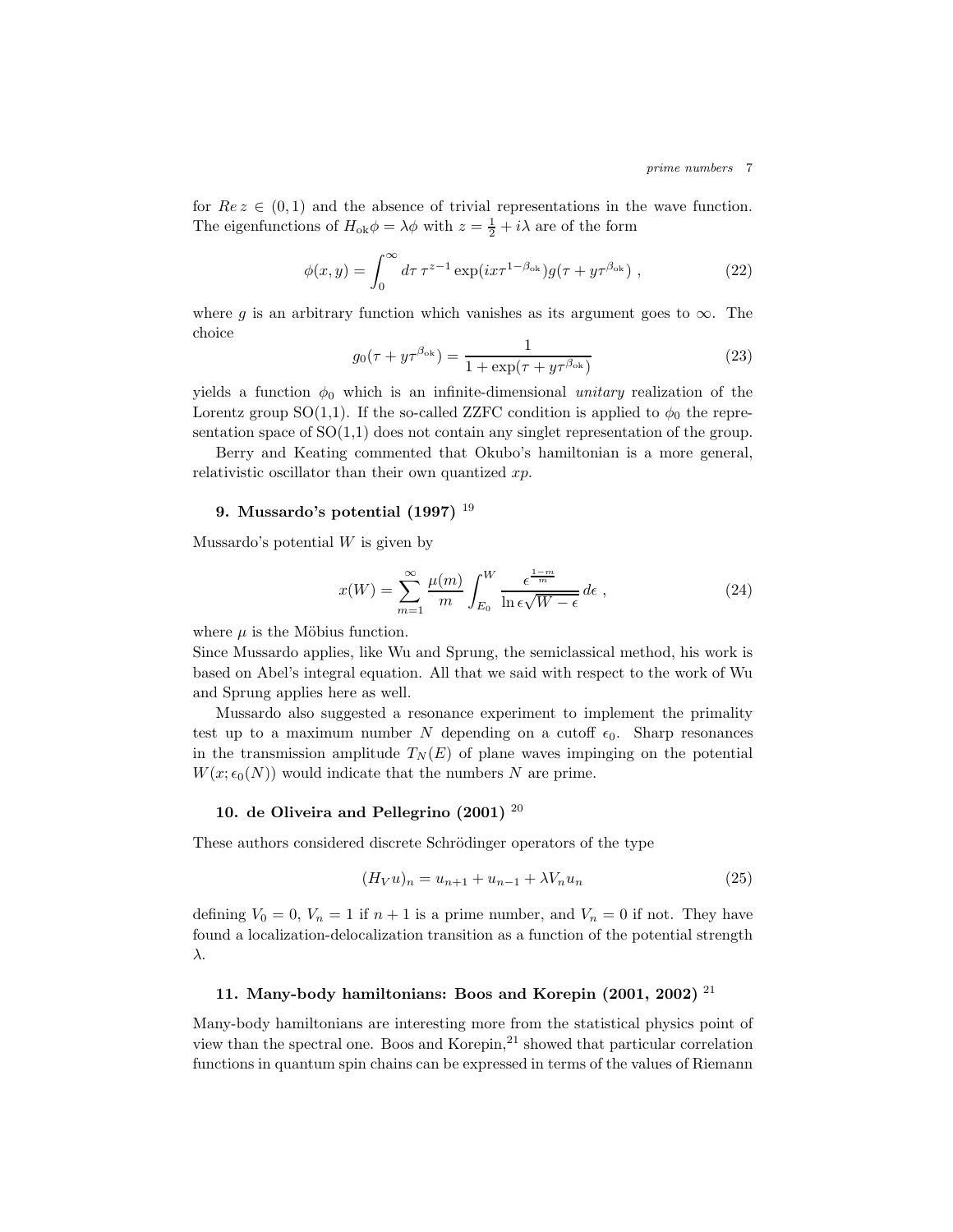zeta function at odd arguments (for even arguments, it is known that  $\zeta(2n) \sim B_{2n}$ , the even Bernoulli numbers). They put forward the following conjecture

Arbitrary correlators of the XXX antiferromagnet are described as certain combinations of ln 2, the Riemann zeta function with odd arguments and rational coefficients.

An extension of this result to complex arguments could be interpreted as decay (decoherence) of the spin chain correlators.

We recall that the  $XXX$  finite N chain antiferromagnet is described since 1928 by the following Heisenberg hamiltonian

$$
H_{XXX} = \sum_{i=1}^{N} (\sigma_i^x \sigma_{i+1}^x + \sigma_i^y \sigma_{i+1}^y + \sigma_i^z \sigma_{i+1}^z - 1) ,
$$
 (26)

where the  $\sigma$ 's are Pauli matrices.

# 12. Crehan (1995) <sup>22</sup>

Crehan used a classical theorem of Hardy and Littlewood stating that the position of the nth prime on the critical line is limited by  $t_n < a^{-1}n$  (a = const) to get a theorem asserting that there is an infinite family of classically integrable nonlinear oscillators whose quantum spectrum is given by the imaginary part of the sequence of zeros on the critical line of the Riemann zeta function. In addition, Forrester and Odlyzko, $^{23}$  related the distribution of zeta critical zeros to generalized Painleve fifth differential equation.

## 13. Conclusion

The spectral interpretation of the imaginary parts of the nontrivial Riemann zeros stimulated mathematical physicists to propose several quantum hamiltonians with spectra that could be useful in tackling with this century-old problem. Here the suggestions made in this area are gathered together in order to catch a global glimpse of these research facts. I provide a number of useful comments that hopefully will be taken into account in future possible experiments. The most exciting issue is the possibility of direct experimental access to negative phase shifts in the physics of trapped BECs. This cutting-edge research is of direct relevance for the link between prime numbers and black holes. I also hint that the rapidly developing  $\mathbf{PT}$  quantum mechanics,<sup>24</sup> a specific type of non-hermitic hamiltonians symmetric with respect to parity and time reversal discrete operations that display real spectra, will have an important contribution in this field. In fact, the susy hamiltonian pair of Pitkanen and Castro and collaborators are not hermitic but have real spectra.

#### Acknowledgements

I wish to thank the Editor for useful remarks that led to the improvement of presentation and V. Korepin, M. Novello and C. Castro who concerned to email me their comments on the arXiv preprint of this work (quant-ph/0304139).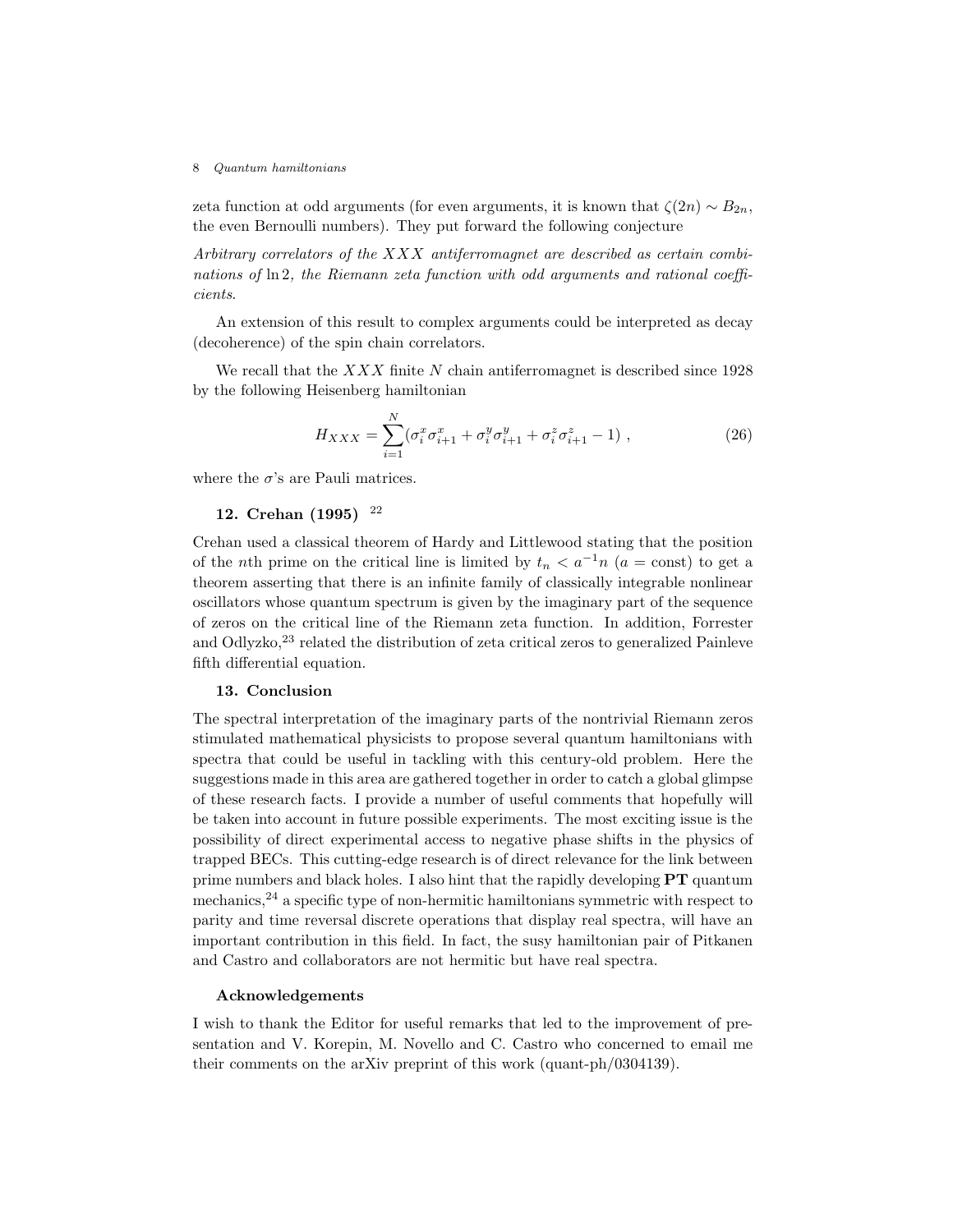#### References

- 1. See the excellent number theory & physics archive of M. Watkins at http://www.maths.ex.ac.uk/∼mwatkins
- 2. R.K. Bhaduri, A. Khare, and J. Law, Phase of the Riemann ζ function and the inverted harmonic oscillator, Phys. Rev. E 52, 486 (1995), chao-dyn/9406006; R.K. Bhaduri, A. Khare, S.M. Reimann, and E.L. Tomusiak, The Riemann Zeta function and the inverted harmonic oscillator, Ann. Phys. 254, 25 (1997)
- 3. M.A. Cirone, K. Rzazewski, W.P. Schleich, F. Straub, and J.A. Wheeler, Quantum anti-centrifugal force, Phys. Rev. A, quant-ph/0108069
- 4. W. Hasse and V. Perlick, Gravitational lensing in spherically symmetric static spacetimes with centrifugal force reversal, Gen. Rel. Grav.  $34$ ,  $415$  (2002), gr-qc/0108002
- 5. L. Garay, Acoustic black holes in dilute BECs, chapter 2 in Artificial Black Holes, eds. M. Novello, M. Visser, and G. Volovik, World Scientific 2002
- 6. U. Leonhardt, T. Kiss and P.Öhberg, Theory of elementary excitations in unstable Bose-Einstein condensates and the instability of sonic horizons, Phys. Rev.  $\mathbf{A}$  67, 033602 (2003), cond-mat/0211462
- 7. H. Ott, J. Fortagh, G. Schlotterbeck, A. Grossmann, and C. Zimmermann, BEC in a surface microtrap, Phys. Rev. Lett. 87, 230401 (2001), cond-mat/0109322
- 8. J. Brand, I. Häring, and J.-M. Rost, A Levinson theorem for scattering from a BEC, condmat/0304546
- 9. M.V. Berry and J.P. Keating, H=xp and the Riemann zeros, in Susy and Trace Formulae: Chaos and Disorder, ed. Lerner et al., Kluwer 1999
- 10. B. Aneva, Symmetry of the Riemann operator, Phys. Lett. B 450, 388 (1999)
- 11. C. Castro, A. Granik, and J. Mahecha, On SUSY-QM, fractal strings and steps towards a proof of the RH, hep-th/0107266; C. Castro and J. Mahecha, Final steps towards a proof of the Riemann hypothesis, subm. Ann. Math, hep-th/0208221
- 12. M. Pitkanen, A strategy for proving RH, math.GM/0111262
- 13. K. Chadan and M. Musette, On an interesting singular potential, C.R. Acad. Sci. Paris 316, II, 1 (1993)
- 14. N.N. Khuri, Inverse scattering, the coupling constant spectrum, and the RH, Math. Phys., Analysis and Geometry  $5$ , 1 (2002), hep-th/0111067
- 15. S. Joffily, Jost function, prime numbers and Riemann zeta function, math-ph/0303014
- 16. B.S. Pavlov and L.D. Fadeev, Scattering theory and automorphic functions, Sov. Math. 3, 522 (1975), Plenum Publishing Corp. translation, N.Y. ; See also, D.M. Wardlaw and W. Jaworski, Time delay, resonances, Riemann zeros and chaos in a model quantum scattering system, J. Phys. A  $22$ , 3561 (1989)
- 17. H. Wu and D.W.L. Sprung, Riemann zeros and a fractal potential, Phys. Rev. E 48, 2595 (1993)
- 18. S. Okubo, Lorentz-invariant hamiltonian and RH, J. Phys. A 31, 1049 (1998), quantph/9707036
- 19. G. Mussardo, The quantum mechanical potential for the prime numbers, cond-mat/9712010
- 20. C.R. de Oliveira and G.Q. Pellegrino, (De)localization in the prime Schrödinger operator, J. Phys. A 34, L239 (2001), cond-mat/0103313
- 21. H.E. Boos and V.E. Korepin, Quantum spin chains and Riemann zeta function with odd arguments, J. Phys. A 34, 5311 (2001), hep-th/0104008; H.E. Boos, V.E. Korepin, Y. Nishiyama and M. Shiroishi, Quantum correlations and number theory, J. Phys. A 35, 4443 (2002), cond-mat/0202346
- 22. P. Crehan, Chaotic spectra of classically integrable systems, chao-dyn/9506014
- 23. P.J. Forrester and A.M. Odlyzko, Gaussian unitary eigenvalues and Riemann ζ function zeros: A nonlinear equation for a new statistic, Phys. Rev. E 54, R4493 (1996)